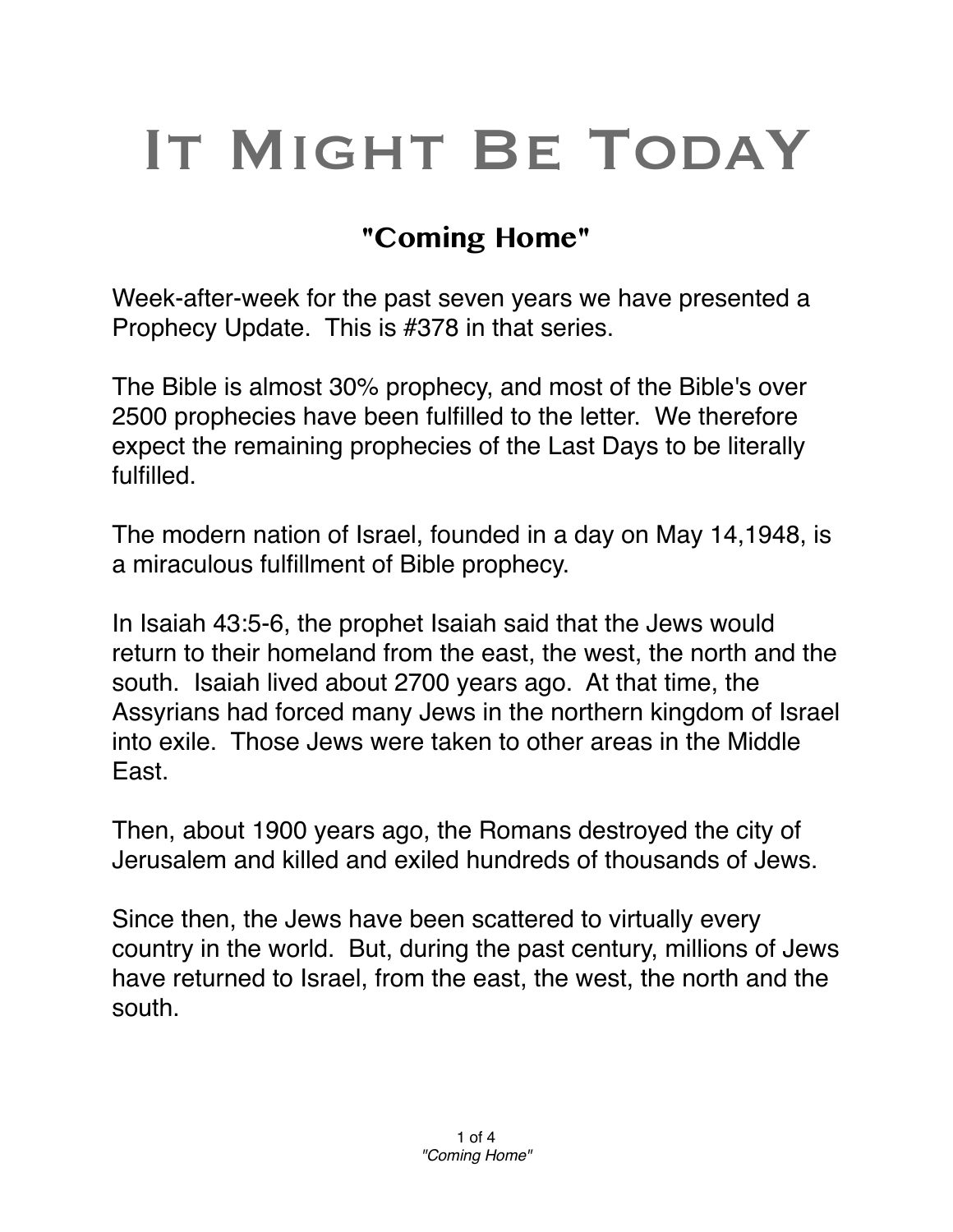The immigration of Jews dispersed throughout the world to Israel has a name. It is called *Aliyah*, which means "ascent," or "going up," in reference to Jerusalem being on a hill.

The individual Jews who are on Aliyah are called Olim.

Nefesh B'Nefesh (literally, *Soul by soul*), or Jewish Souls United, is a nonprofit organization that promotes, encourages and facilitates Aliyah from North America and the United Kingdom.

[ynetnews.com](http://ynetnews.com) in Israel posted an article on December 18 titled, *2014 sees 7% increase in North American Aliyah.*

## Excerpts:

Immigration to Israel from North America increased 7% in 2014 from the previous year, with 3,762 olim from the United States and Canada, compared to 3,504 olim in 2013...

A 6% growth in Aliyah from the United Kingdom was reported in the same period.

Over the course of 2014, the organization assisted with 17 special aliyah flights from North America, bringing 296 families with 813 children under the age of 18 and 1,703 singles.

These olim ranged in age from three weeks to 98 years old, mostly from New York, New Jersey, Florida, California, Illinois, Maryland and Pennsylvania, as well as from Quebec and Ontario Canada.

British Aliyah displayed an increase of its own with 525 British olim in 2014, including 49 families, 97 children and 183 singles, most of them from London and Manchester.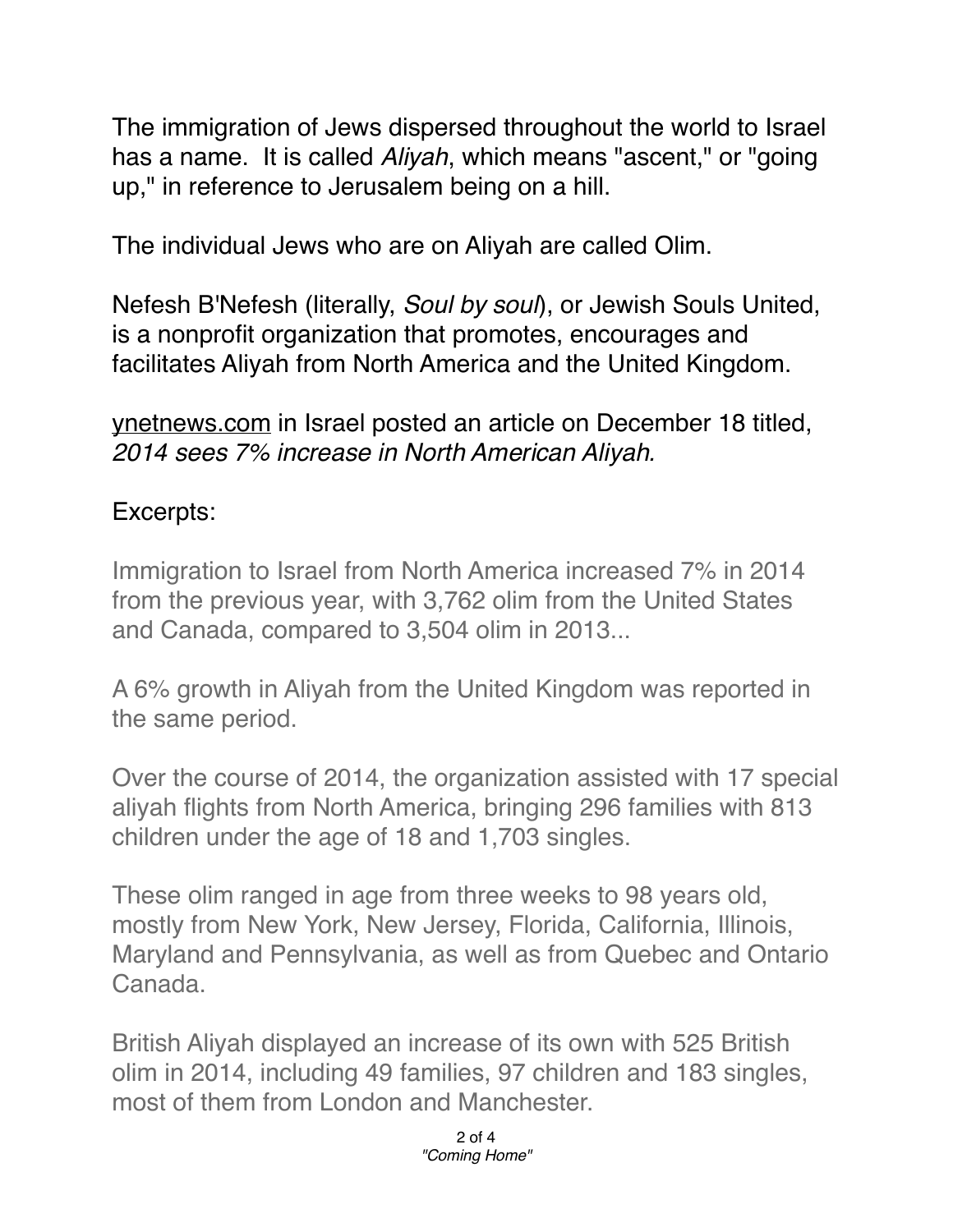Meanwhile, chaos and criminal activity in eastern Ukraine are causing anxiety and increased emigration by Ukrainian Jews, according to local Jewish leaders

There is an increase in emigration by Jews from Ukraine, with 300 people immigrating to Israel in March alone," said Josef Zissels, chairman of the Vaad Association of Jewish Organizations and Communities of Ukraine and a vice president of the World Jewish Congress.

http://www.timesofisrael.com/chaos-in-east-ukraine-drives-jewish-aliyah/

Aliyah from France to Israel this year will be more than double that from the United States, according to figures revealed by the Jewish Agency for Israel in Jerusalem. The number of olim could exceed 7,000.

http://www.sdjewishworld.com/2014/12/22/french-aliyah-top-7000-2014/

One rabbi commented, "To see that Jews everywhere, young and old, religious and secular, are determined to help fulfill the dream of helping to build the Jewish state is truly amazing."

It is more than amazing. It is the fulfillment of centuries old prophecy; and it is just what you'd expect to be occurring in the last days.

While we look at the signs of the end times, we're not waiting for anything in particular to be fulfilled. We are only waiting for Jesus to return to resurrect the dead in Christ, and to rapture living believers.